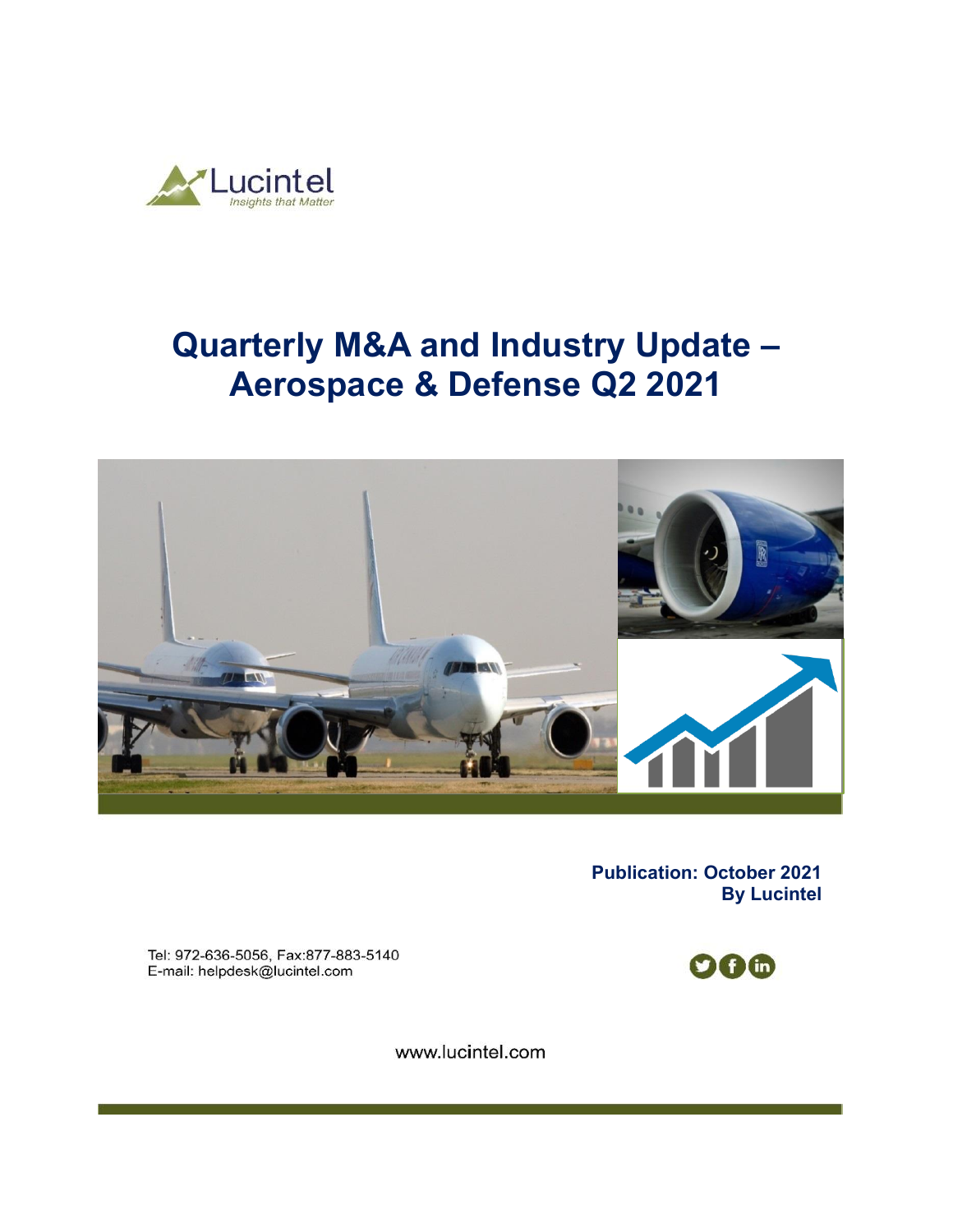

## **Economic Situation Q2 2021**

The global GDP grew by 1.7% in Q2 2021 from Q1 2021, while it increased by 13.2% when compared to Q2 2020. The U.S. GDP grew by 3.1% in Q2 2021 as compared to Q1 2021. The world economy has brightened but it is likely to remain uneven and depends on the effectiveness of vaccination programs and public health policies. Controlling the pandemic at the global level will require more equitable vaccine distribution, especially for low-income countries. The progress of vaccination campaigns will be pivotal to economic outcomes. As per OWID (Our World in Data), about 23.4% of the global population received at least one dose of vaccine by the end of Q2 2021. While vaccination rates are progressing well in many advanced economies, poorer and emergingmarket countries are being left behind. Only 14.4% of doses have been administered in low income and low to middle income countries while they represent 46.7% of the world's population in Q2 2021. Contrary to this rest of the countries which consist of HIC (high income countries) and UMIC (upper middle-income countries) received 85.5% of vaccine doses administered (Source: WHO).



*Note: The above image shows quarter over quarter change in GDP* 

*Source: IMF, Lucintel*

#### Figure 1: Quarterly GDP Trends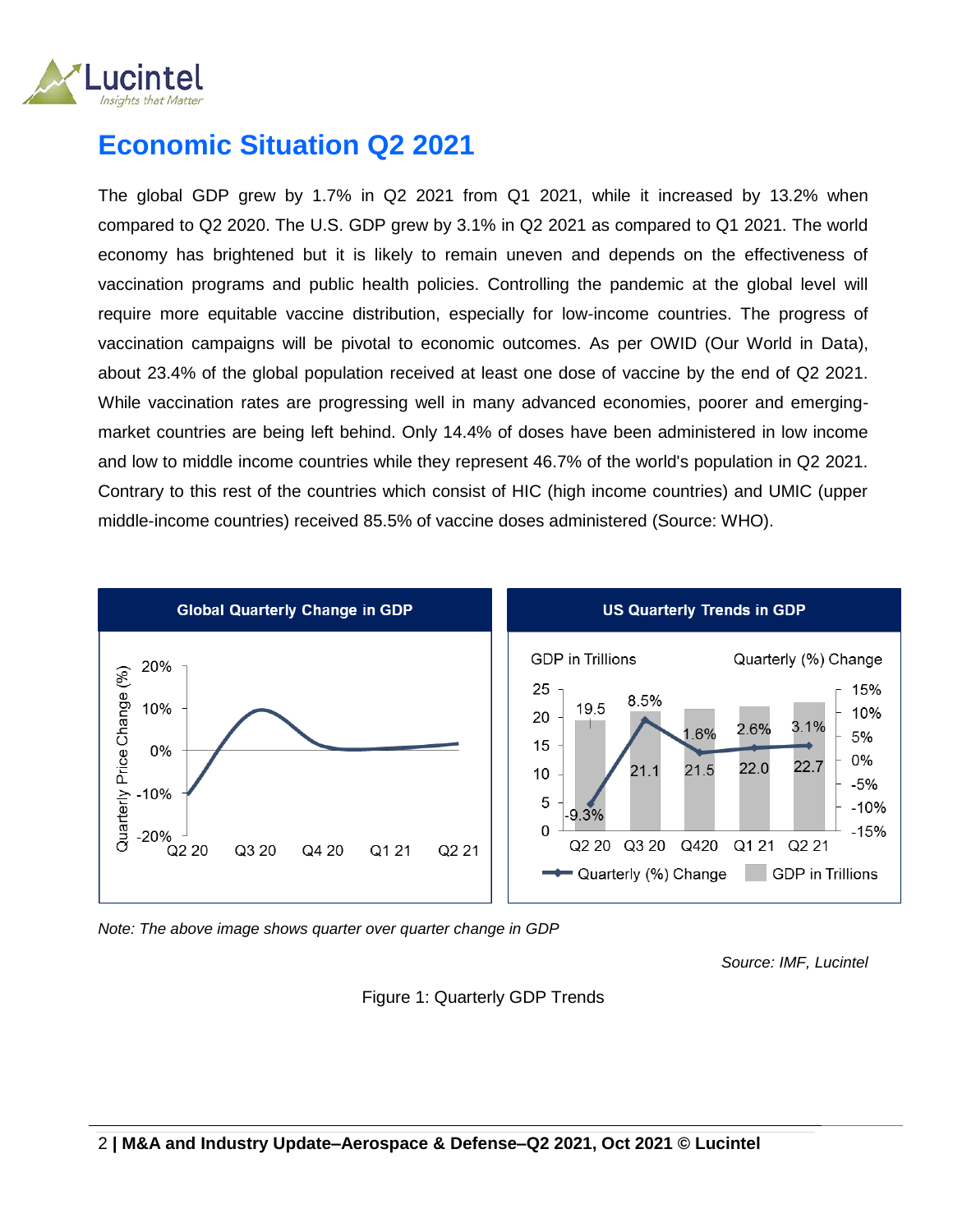

# **Aerospace & Defense Industry Update – Q2 2021**

Global deliveries of commercial aircraft increased by 24.3% in Q2 2021 from Q1 2021, and grew significantly by 167% when compared to Q2 2020. Airbus registered the highest revenue increase of 38% in Q2 of 2021 on quarter-over-quarter basis. The aerospace & defense industry has been massively impacted by the corona virus pandemic. Commercial aerospace could take three years or more to recover to the pre-COVID revenue range. Production cutbacks have taken place and liquidity is at an all-time premium, as aviation demand dropped during 2020. The industry has faced many challenges, such as significant reduction in number of passengers resulting in massive reduction in revenues for airlines, reduction in aircraft orders and deliveries, workers' safety, and supply chain issues. The figure below depicts change in commercial aircraft deliveries in the past five quarters.



 *Source: Lucintel*

*Source: Lucintel*



Figure 3: Change in Revenue of Major Aerospace & Defense OEMs

Commercial aircraft deliveries in Q2 2021 witnessed growth of 24% from Q1 of 2021; it surpassed pre-Covid levels. North America holds the largest demand of around 35% in the global commercial aircraft deliveries, followed by Asia Pacific. International air travel holds 46% of the total air passenger market. Europe contributed to the largest share of 18.5% in the international air passenger market. Global air travel recovery improved in Q2 2021; supported by vaccine rollout. The macroeconomic drivers of air travel demand remain supportive for now. Moreover, consumer confidence hovers close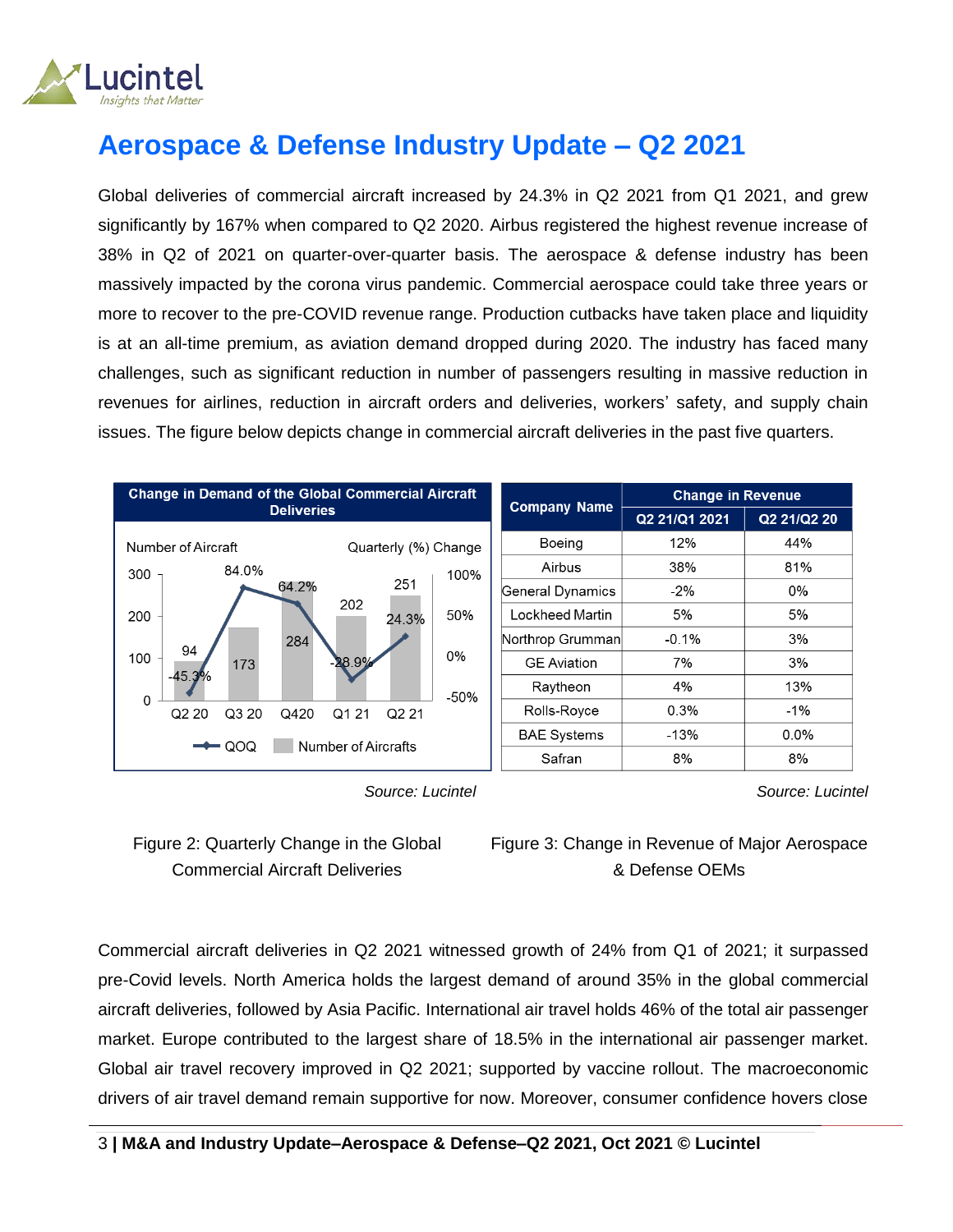

to pre-crisis levels, which means that consumers are becoming more positive about their personal finances and might be willing to spend money on air travel.



 *Source: IATA, Lucintel*



### **M&A Update – Q2 2021**

Merger and acquisition activities in the global aerospace & defense industry in Q2 2021 decreased and recorded 64 completed M&A deals, a decrease of 24% from Q1 of 2021. The total deal value in Q2 of 2021 is \$2.6 billion, which is a decrease of 59% from Q1 of 2021. The second quarter of 2021 falling back sharply from record hit in the first quarter. Some cross-border deals may be affected by a tightening of US foreign investment rules put in place to restrict opportunistic acquisitions by foreign entities. Commercial aerospace manufacturers are likely to focus on restructuring and cost reduction to position them for profitable growth in the long term. The long-term growth prospects for the aerospace & defense industry remain strong. The technological developments, such as advanced air mobility, hypersonic, electric propulsion, and hydrogen-powered aircraft, are likely to drive future growth for the industry. Also, aerospace & defense companies could pursue M&A opportunities to build scale and capture greater value.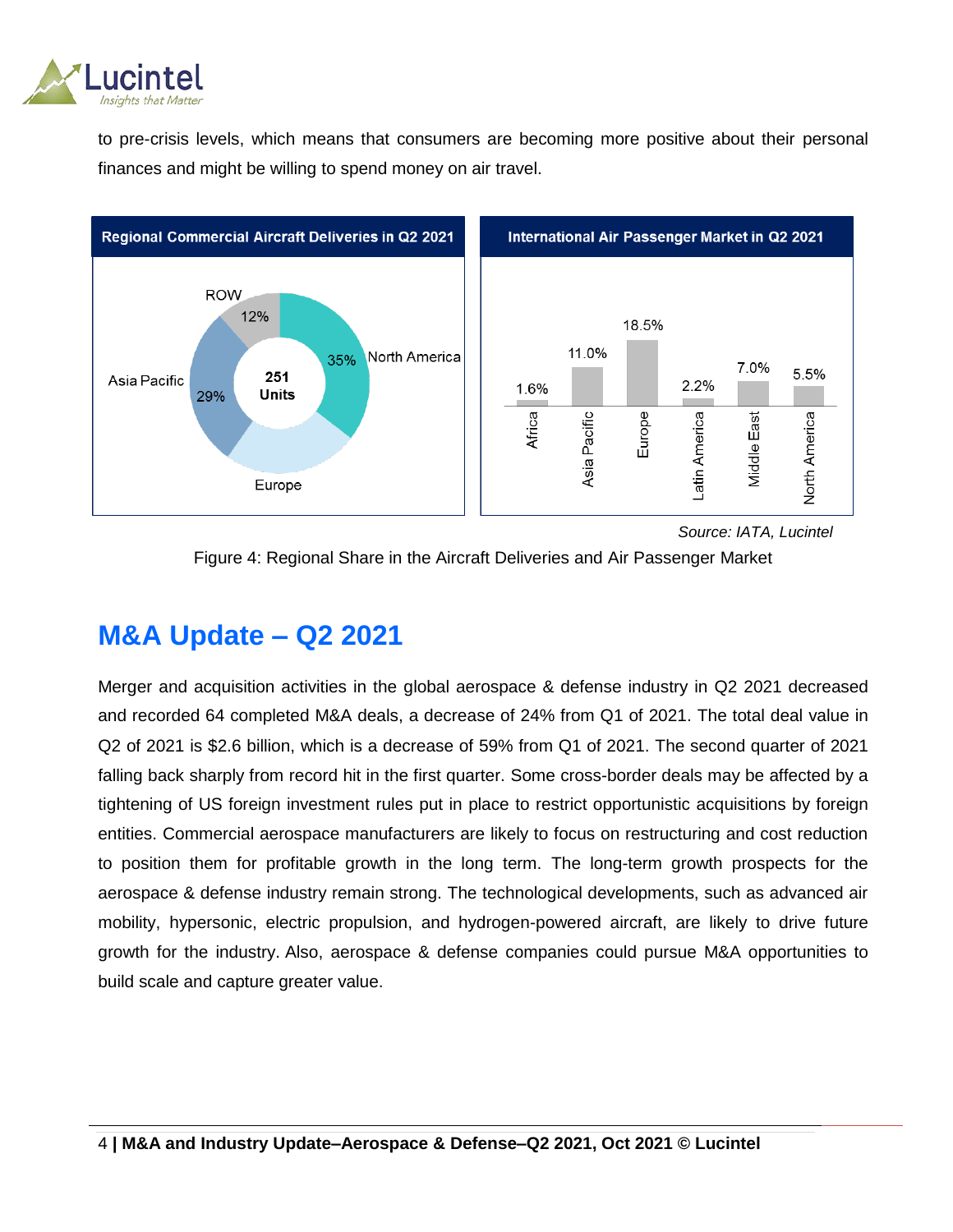



*Note: The above chart includes total completed deals with disclosed and undisclosed values*

*Source: Lucintel*

#### Figure 5: Quarterly M&A Activities in the Global Aerospace & Defense Market

| M&A Deals               | <b>Quarter Over Quarter Change in Merger and Acquisition Activities</b> |       |       |       |                   |  |  |  |
|-------------------------|-------------------------------------------------------------------------|-------|-------|-------|-------------------|--|--|--|
|                         | Q <sub>2</sub> 20                                                       | Q3 20 | Q4 20 | Q1 21 | Q <sub>2</sub> 21 |  |  |  |
| Deal Value (\$ Billion) | $-47%$                                                                  | 30%   | 40%   | 22%   | $-59%$            |  |  |  |
| No. of Deal             | $-30\%$                                                                 | 13%   | 49%   | 25%   | $-24%$            |  |  |  |

#### Table 1: Quarterly Changes in M&A Activities in the Global Aerospace & Defense Market

Table 2: M&A Deals in the Global Aerospace & Defense Market

| <b>Date</b>      | <b>Target</b><br>Company      | <b>Acquirer</b><br>Company   | Value of<br><b>Deal</b> | <b>Description</b>                                                                                                                                                                                                                                                                                                                                                    |
|------------------|-------------------------------|------------------------------|-------------------------|-----------------------------------------------------------------------------------------------------------------------------------------------------------------------------------------------------------------------------------------------------------------------------------------------------------------------------------------------------------------------|
| June 29,<br>2021 | <b>Nuviation LLC</b>          | Jet Support<br>Services Inc. | <b>NA</b>               | This partnership will enable the JSSI platform to deliver<br>a full suite of highly complementary services to the<br>market that will simplify and optimize the entire<br>experience, allowing<br>maintenance<br>owners<br>and<br>operators to manage their aircraft more efficiently.                                                                                |
| June 22,<br>2021 | Aerialtronics DV<br><b>BV</b> | Aquiline<br>Drones LLC       | \$8.94 M                | This partnership allows to access years of cutting-edge<br>research and development in UAS technology to fill<br>national void with competitively-priced, American-made<br>drone products. This acquisition intends to continue<br>investing in technology, marketing, and sales with the<br>goal of becoming a US leader in professional civil<br>UAV <sub>s</sub> . |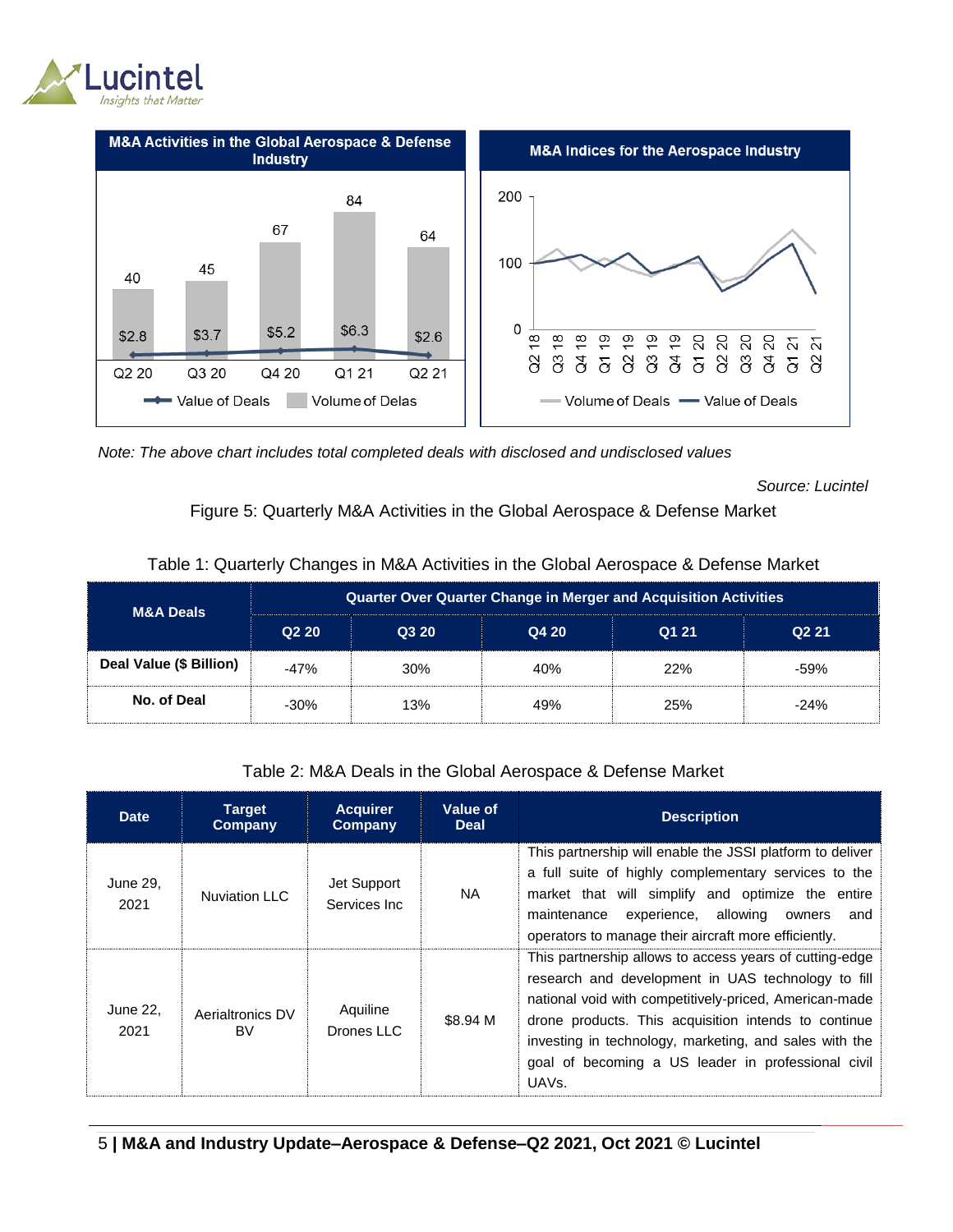

| June 02,<br>2021  | Cubica<br><b>Technology Ltd</b>  | Chemring<br>Group PLC          | \$12.73 M | This acquisition creates further opportunities for<br>Chemring to enhance and further accelerate growth in<br>business. This investment is focused on research and<br>development, infrastructure, and security.                                                                                                                                                                    |
|-------------------|----------------------------------|--------------------------------|-----------|-------------------------------------------------------------------------------------------------------------------------------------------------------------------------------------------------------------------------------------------------------------------------------------------------------------------------------------------------------------------------------------|
| May 25,<br>2021   | AeroData Inc                     | Garmin<br>International<br>Inc | <b>NA</b> | This<br>collaboration<br>provides<br>advanced<br>software<br>solutions for both air transport and business aviation. In<br>addition<br>broadening<br>Garmin's<br>to<br>presence<br>in<br>aviation, AeroData's extensive<br>commercial<br>load<br>planning, performance, and flight path analysis<br>expertise significantly enhances and expands the<br>digital services portfolio. |
| May 05,<br>2021   | Discovery Jets                   | National<br>Airways Corp       | <b>NA</b> | NAC Charter has entered the US charter market by<br>acquiring a 25% stake in Discovery Jets. The<br>acquisition is in line with NAC's expanding global<br>footprint and will see Discovery Jets expand its range<br>of service offerings to mirror those of NAC.                                                                                                                    |
| May 03,<br>2021   | <b>Birken Mnfg</b>               | Enjet Aero Llc                 | <b>NA</b> | This acquisition puts Enjet in a strong position to<br>capitalize on the emerging recovery with greater<br>capabilities, resources, and capacity to respond to the<br>increasing production demands.                                                                                                                                                                                |
| April 21,<br>2021 | <b>GEM Elettronica</b><br>Srl    | Leonardo SPA                   | <b>NA</b> | The partnership is aimed at strengthening capabilities<br>to increase competitiveness in the long-term, in line<br>with Leonardo's strategic plan "Be Tomorrow -<br>Leonardo 2030".                                                                                                                                                                                                 |
| April 20,<br>2021 | Frontier<br>Aerospace Corp       | American<br>Pacific Corp       | <b>NA</b> | American Pacific has invested an undisclosed sum in<br>the space propulsion company Frontier Aerospace as<br>part of efforts to better support the needs of space<br>launch industry clients. This is a strategic investment in<br>next-generation, in-space liquid propulsion technology.                                                                                          |
| April 12,<br>2021 | TestVonics Inc                   | Raptor<br>Scientific LLC       | <b>NA</b> | The addition of TestVonics to the Raptor portfolio of<br>products further strengthens the existing customer<br>relationships and allows customers to work with one<br>supplier for a number of Test & Measurement products<br>and services.                                                                                                                                         |
| April 03,<br>2021 | Area-I Inc                       | Anduril<br>Industries Inc      | <b>NA</b> | acquisition<br>expands Anduril's<br>portfolio<br>The<br>of<br>unmanned aerial systems, creates new opportunities<br>for its software-defined capabilities such as mission<br>autonomy and intelligent teaming and significantly<br>accelerates the company's strategic growth.                                                                                                      |
| April 01,<br>2021 | <b>BAE Sys Rokar</b><br>Intl Ltd | <b>Elbit Systems</b><br>Ltd    | \$31 M    | The partnership focuses on the upgradation of existing<br>development of new technologies for<br>platforms,<br>homeland<br>defense,<br>security,<br>and<br>commercial<br>applications and providing a range of support services,<br>including training and simulation systems.                                                                                                      |